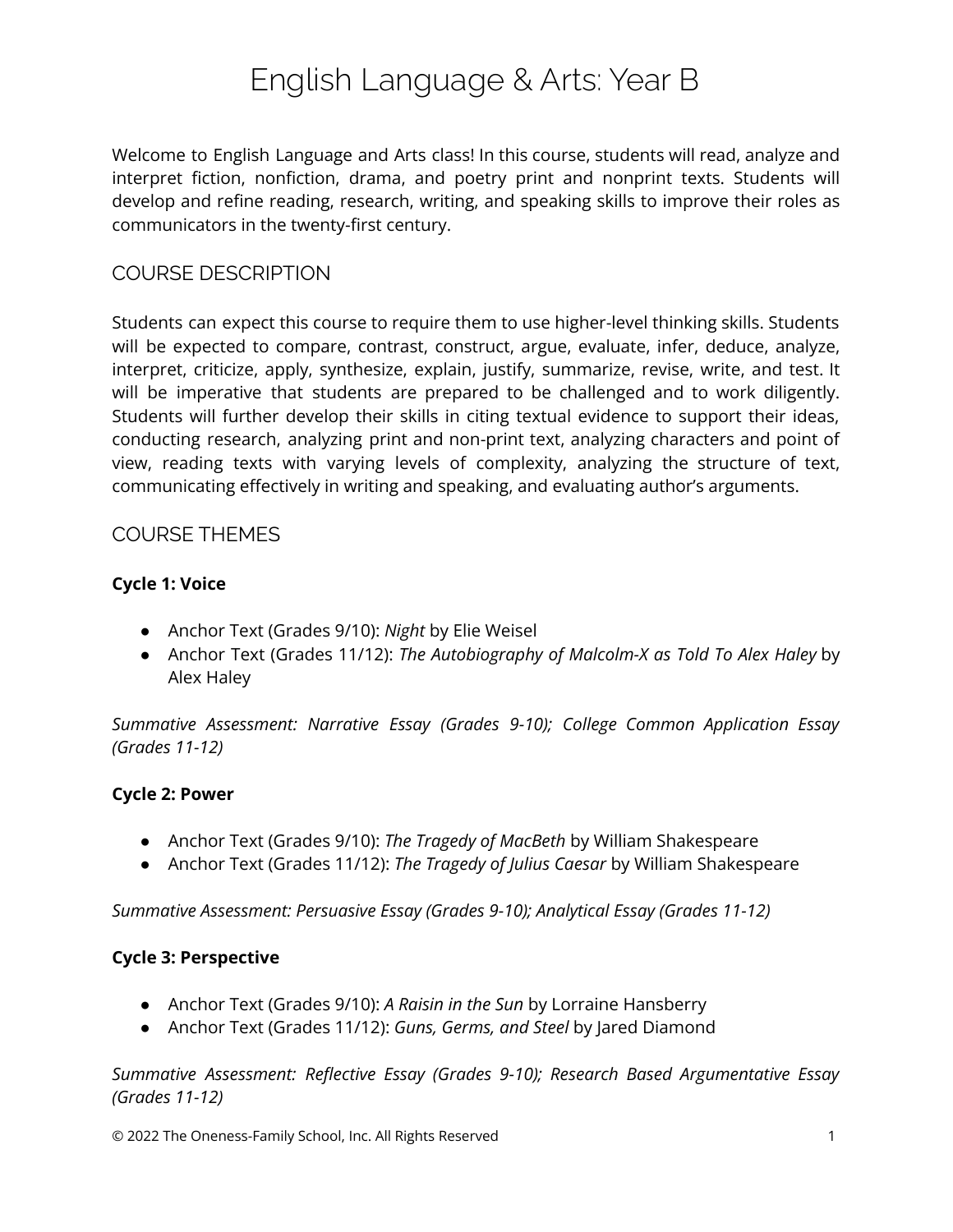## **Cycle 4: Identity**

- Anchor Text (Grades 9/10) : *The House on Mango Street* by Sandra Cisneros
- Anchor Texts (Grades 11/12): *A Streetcar Named Desire* by Tennessee Williams and *The Namesake* by Jhumpa Lahiri

*Summative Assessment: Explanatory Essay (Grades 9-10); Narrative + Informative Essay or Argumentative + Narrative Essay (Grades 11-12)*

## ESSENTIAL AGREEMENTS

- 1. Ask logical and related questions.
- 2. Be on time.
- 3. Let Ms. Amber get her stuff together/Please avoid holding the class up.
- 4. Please listen to avoid asking the same question repeatedly.
- 5. Participate fully in group and class activities/lessons/discussions/group initiative.
- 6. Be confident. Each of you is capable of achieving great success in this course. Believe in your abilities and your potential to be a successful learner! I believe in you. :)
- 7. Come talk to me! If you ever have any questions or need help, do not hesitate to stop by and see me during advisory hours.

## **Here is what you should expect of me:**

- 1. I will provide you with timely, detailed, and constructive feedback regarding your work.
- 2. I love to maintain organized grades and classroom materials.
- 3. I respect your ideas, opinions, viewpoints, and needs.
- 4. I will provide you with clear directions, rules, and expectations to guide your learning.
- 5. I will be available for communication and collaboration with you and your parents/guardians.

# **GRADING**

Your grade for this course will be earned based on a variety of assessments including, but not limited to, quizzes, tests, homework, writing assignments, essays, Socratic Seminars, in-class activities, projects, etc... *Lam more than happy to accept work turned in past the* deadline for reduced credit. Submitting late work will significantly impact your grade. Students will not be tested or required to hand in assignments on the day the student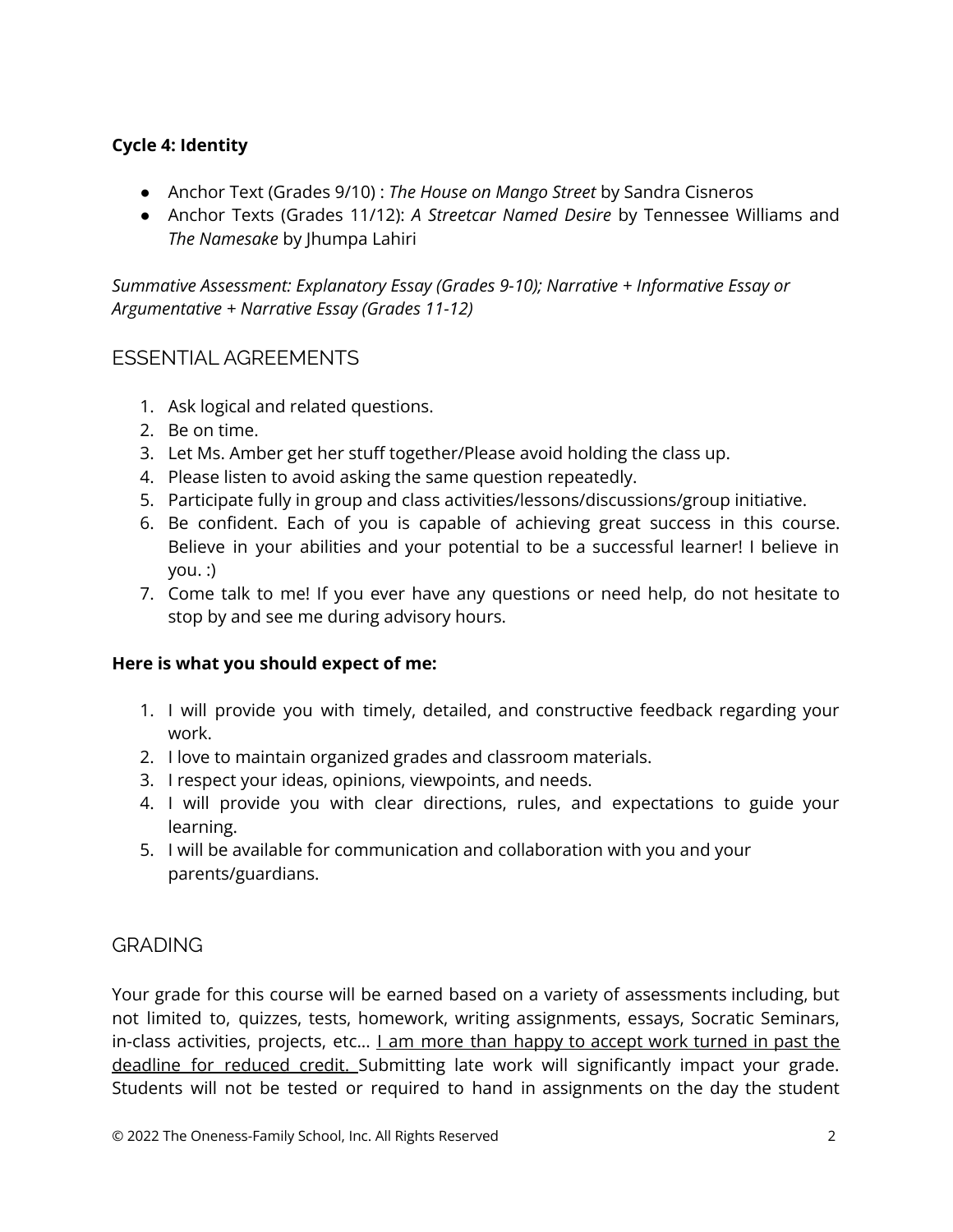returns from school if they were assigned on the day the student was absent. Students shall adhere to deadlines for tests and projects that were established/assigned prior to the absence.

*Students have equal to the number of days absent for make-up work, tests, assignments, reports, etc., up to a maximum of five (5) days without penalty.*

#### **Grade Percentages**

A= 90% - 100% B= 80% - 89% C= 70% - 79% D= 60% - 69% F= 0% - 59%

Marking period grades are calculated for this course using the following categories and percentages.

Homework: 10% Formative Assessments Classwork - Daily (in-class) Assignments/Activities: 25% Projects, Research, & Writing Assignments: 30% Tests/Quizzes/Exams: 35%

# LATE POLICY

There will be a 20% deduction from the score of an assignment, when an assignment is submitted late. An assignment is considered late if it is not submitted at the time of collection.

## ACADEMIC HONESTY

Your grade is a reflection of your skills, knowledge, and understanding of the course content. Therefore, *any work that is not your own will not be accepted or assessed*. Cheating or plagiarism of any kind will result in a 0% for the assignment. This includes homework, daily-in class assignments, writing assignments, projects, quizzes, and tests. Assignments that required you to use additional resources (books, websites, photographs, etc.) must be properly cited to submit with your work.

# ATTENDANCE